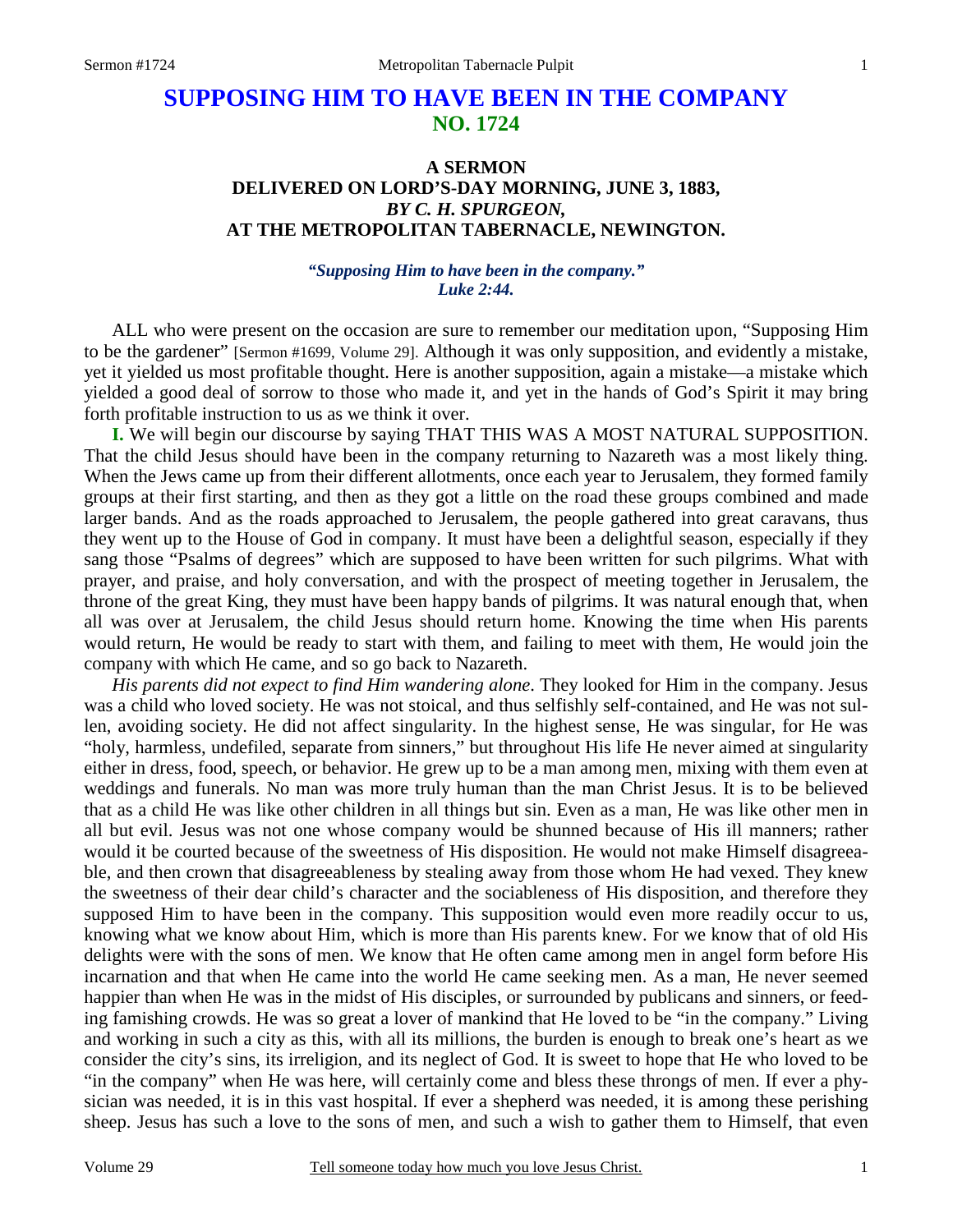now His redeeming work is done He is still always with us. He has been lifted up, and now He draws all men to Himself, and therefore we expect to find Him in the center of these throngs. Those who go into the dense masses of humanity may expect this same Jesus to be with them in full power to save. Rescue the perishing, and He will be in the company. It was a most natural supposition, because of the sweetness and friendliness of His temper that His parents would find Jesus in the company.

*They never suspected that He would be found in any wrong place.* No thought ever crossed their minds that He would be found in any haunt of vice, or in any assembly of vanity, though such could have been found in Jerusalem. We *do* expect to meet our Lord and the throng of perishing men and women, seeking and saving them, but we know that we shall not find Him among those who find pleasure in noisy laughter and lawless mirth. We never look for Jesus in the theater or the drinking saloon. It would be profanity to suppose Him there. We never look for Him where a question of morals might be raised, for He is undefiled. We expect to find Him where His people meet for worship. We look for Him where honest men are laboring hard for their daily bread, or where they are suffering His Father's will, but we never dream of His being found where the world, the flesh, and the devil hold supreme control. Let His example be followed by us. Let us never go where our Master would not have gone. There are some places where we cannot suppose Him to have been, in those places let it not be supposable that we can be. Let us go only where we can remain in fellowship with our divine Master, and where we should be happy to be found if He were suddenly to come in His kingdom. Let us judge of where we may go by inquiring, "Would Jesus have gone there?" and if He would not have gone, let our feet refuse to carry us that way.

**II.** But, secondly, THIS SUPPOSITION BROUGHT THEM GREAT SORROW, from which I gather that we ought, with regard to the Lord Jesus Christ, to leave nothing as a matter of supposition. By supposing Him to have been in the company, they were made to miss Him, and to seek Him, sorrowing for three days. Why did they lose sight of Him at all? Why did they not abide with Him? We may not blame them, for *He* did not, but at any rate, they fell into days and nights of trouble by supposing something about Him. Do not suppose anything about Jesus at all. Do not suppose anything about His character, His doctrine, or His work; go in for certainty on such points. I have heard of a German who evolved a camel out of his own inner consciousness. What kind of a camel it was, I do not know, but many persons evolve a Christ out of their own imaginations. Do not do it, for if you do this, you will make yourselves a Christ nothing like Jesus. It will be a mere image, a false Christ, an idol Christ. No human thought could ever have invented our Savior. We put it to all those who doubt the inspiration of the four evangelists—would they kindly write us a fifth gospel? Could they even suggest another action of Jesus which would fit into the rest and be of the same order? They cannot do it. The whole conception of Jesus is original and divine. It is not possible that the most ingenious fancy can add anything to the life of Christ which would square with that which is recorded. If you chance to read the *Protevangelion,* or *the Gospel of the Infancy,* which are spurious narratives of the childhood of Jesus, you will throw them into the fire and say at once, "These do not fit in with the records of the true evangelists. These stories are ludicrously unlike the child Jesus." In fact, all the books which pretend to be a part of the canon will be detected and rejected at once by the simplest reader who is thoroughly versed in the four evangelists. Do not, therefore, *suppose* anything concerning Jesus, but read the Word of God and see what is revealed about Him. Never clip the King's coin, but accept it as it is minted in all its purity and preciousness. Add not to the perfect word, lest plagues be added to you. What the Holy Spirit has written concerning the man Christ Jesus, the everlasting Son of God, receive humbly, and do not import suppositions into your theology. This has been the cause of the division of the church into sects. The bones of contention have not been revealed truths, but imagined fictions. I may invent one theory, and another man, another, and we shall each fight for his theory. A hypothesis is set up and supported by the letter of Scripture, though not by the spirit of it, and straightway men begin to differ, dispute, and divide. Let us lay aside all suppositions, for these things will only bring us sorrow in the end. Let us believe in the real Jesus as He is revealed in the Scriptures, and as the Holy Spirit graciously enables us to behold Him in the glass of the word.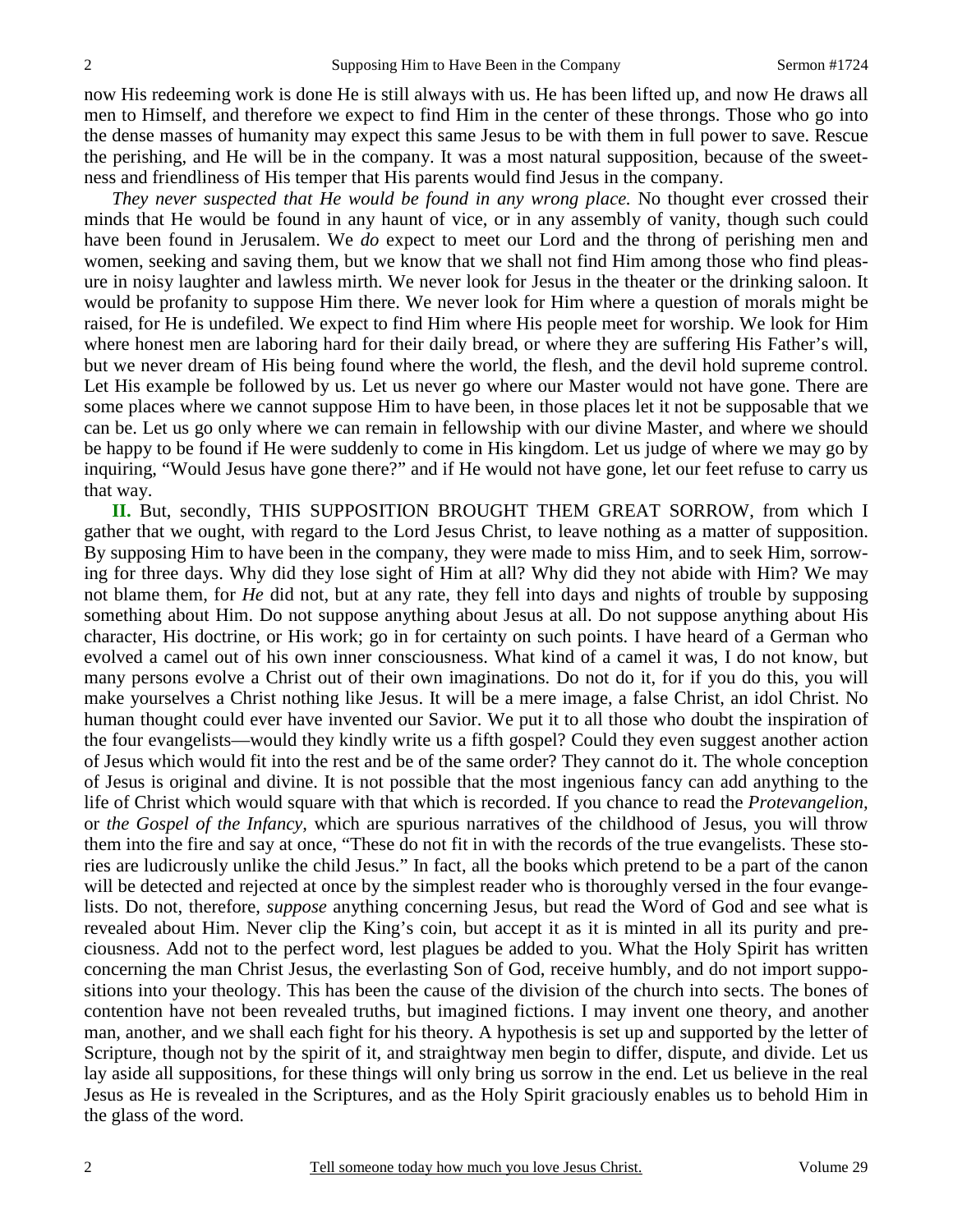"Supposing Him to have been in the company." This supposition caused Jesus' parents great sorrow. Again, I say, beloved, do not take anything about Jesus at haphazard and perhaps. Let this truth apply to your personal dealing with Him. As for instance, do not suppose Him to be *in your hearts*. Do not suppose that because you were baptized in infancy you are therefore in Christ and Christ in you. That is a dangerous supposition. Do not say, "But I have been baptized as a professed believer, and therefore Jesus is in my heart." The inward grace is not tied to the outward sign. Water baptism does not convey the Spirit of God. Blessed are they who, having the Spirit, can use the ordinance to their profit, but do not suppose that the grace of God is tied to any outward rite. Do not say, "I have eaten at the communion table, and therefore Jesus is in my heart." You may eat and drink at His table, and yet never know Him, and He may never know you. Outward ceremonies convey no grace to graceless persons. Do not take it for granted that because you are admitted into a Christian church, and are generally accepted as being a believer, that therefore you must be so. I dread lest any of you should think your church membership to be a certificate of salvation. It was not given to you with that view. We judged favorably of your conduct and profession, but we could not read your heart. Do not even suppose that grace must necessarily be in your souls because you have been professing Christians for a great many years, for the lapse of the will does not turn falsehood into truth. It is difficult to know how long hypocrisy can be kept up, or how far a man may be self-deceived. It is even possible that he may die with his eyes blinded through the exceeding deceitfulness of sin. Do not suppose that Jesus is in your heart because you are an elder, or a deacon, or a pastor. I will not make any supposition in my own case, for woe is unto me if, after having preached to others, I myself should be a castaway! Such things have happened; Judas was one of the twelve. Men have been sweet of voice, and yet bitter of heart, they have been taught in the Word of God as to the letter of it, but they have not known the power of the everlasting Spirit, and so they have perished. Verily, I say unto you, in Christ's name, unless the Spirit of God actually rests upon each one of us personally, it will be all in vain for us to suppose that He is in our hearts because of professions and ordinances, for the supposition may be a damning falsehood, and may lull us into a fatal slumber. How terrible to be taken out to execution with our eyes bandaged by a supposition!

 Again, dear friends, do not ever *suppose* that Christ is *in our assemblies* because we meet in this house. Do not go up to a place of worship and think Jesus is sure to be there. He may not have been there for many a day. Is it not sad that out of the tens of thousands of assemblies held on this day there will be many in which Jesus will not be present, for His gospel will not be preached, or if preached, it will not be set forth in the living power of the Holy Spirit. Christ is not present where He is not honored. All your architecture, all your millinery, all your music, all your learning, all your eloquence are of small account. Jesus may be absent when all these things are present in profusion. And then your public worship will only be the magnificent funeral of religion, but the life of God will be far away. It brings great sorrow in the long run to a church if they take it for granted that Jesus must be among them. Our question every Sunday morning ought to be, "What do you think, will *He* come to the feast?" for if He does not come to the feast, it will be the mockery of a festival, but no bread will be on the table for hungry souls. We must have our Lord in our company or we will break our hearts over His absence. We desire His presence even in the smallest prayer meeting and in our minor gatherings when we meet to consult as to His work. If He awakens us by His Spirit, and reveals to us that He was not in our former meetings, we will seek Him sorrowing, as His father and mother did.

 Once more, let us not take it for granted that the Lord Jesus is necessarily with us *in our Christian labors*. Do we not too often go out to do good without special prayer, imagining that Jesus must surely be with us as a matter of course? Perhaps we thus conclude because He has been with us so long, or because we feel ourselves fully equipped for the occasion, or because we do not even think whether He is with us or not. This is perilous. If Jesus is not with us, we toil all the night and we take nothing. But if Jesus is with us, He teaches us how to cast the net and a great multitude of fish is taken. If Jesus is not with us, we are like Samson when his hair was shorn, he went out as at other times thinking to smite the Philistines hip and thigh, as he had done before, but as Watts puts it, he—

> *"Shook his vain limbs with vast surprise, Made feeble fight and lost his eyes."*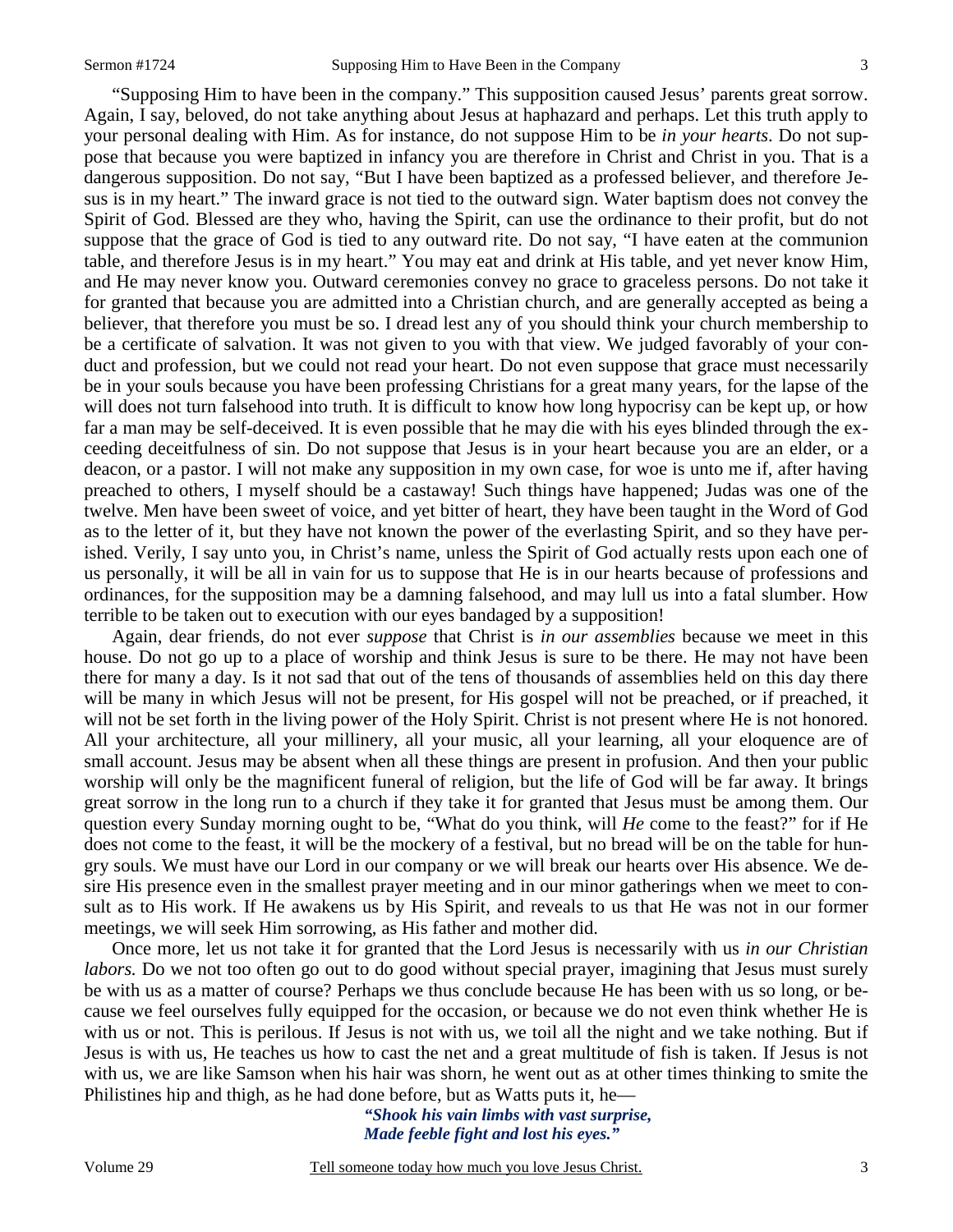So shall we be defeated if we imagine that we can succeed without fresh divine assistance. The fact being that we ought to seek the Lord in prayer before the smallest Christian engagement, and then we may reap in it the most important result of our lives. You are going to see a poor bedridden old woman. Do not attempt to comfort this king's daughter without first seeking the presence of "the Consolation of Israel." You are going to teach your Sunday school class this afternoon. You have done it so many times that you eat your lunch and walk off to the school scarcely thinking enough about what you are doing to breathe a prayer for your Lord's help. Is this right? Can you afford to waste one single Sabbath afternoon, or one opportunity to speak for Jesus? And yet, it will be wasted if He is not with you. Some of your children may be dead before next Sunday, or never come to the class again! Go not even once, without your Lord. Do not sit down to teach as if you had Jesus at your command, and were sure that of necessity He must succeed your endeavors. He will withdraw from us if we fall into a careless, prayerless habit. Why was He not with His mother that day? Truly He had to be about the business of His heavenly Father, but why did He permit His human mother to miss Him? Was it not because she needed to be taught, as well as the rest of us, the value of His company? Perhaps if we never missed Him, we might not know how sweet He is. I can picture Mary, when she had lost the dear child, weeping floods of tears. Then she began to understand what old Simeon meant when he said, "Yes, a sword shall pierce through your own heart also." The sword was piercing her heart even then, to prepare her for three other days in which she would mourn Him as dead with still bitterer grief. See how she inquired everywhere, "Have you seen Him?" She reminds me of the spouse in the Song, "Have you seen Him whom my soul loves?" I think I see her going through the streets, and saying, at the close of the day, "I sought Him, but I found Him not." Everywhere the same question, "Have you seen Him whom my soul loves?" But she gets no tidings of Him. Peace is all unknown to her till she finds Him. But, oh, how precious He was in her eyes when at last she discovered Him in the temple. How careful she was of Him afterwards. How happy to think that no harm had come to her dear charge! If you and I ever lose the society of Christ in our service, we will go to Him and cry, "My Lord, do not leave me again. What a fool I am if You are not my wisdom! How weak I am if You are not my strength! How worse than silent I am if You are not my mouth to me! How heartless is all my talk, and how flat it falls upon the hearer's ears, if You are not the spirit and the life of all my speaking!" Oh, if all our preaching and teaching were in the power of the presence of our divine Master, how different it would be!

 Do then learn the lesson, brethren, as I desire to learn it for myself that we must not take anything for granted about Jesus. We must make sure work concerning eternal things, for if these are allowed to slip, where are we? Grasp the truth and know that it is the truth. Never be satisfied with "ifs," and "buts," and "I hope so," and "I trust so," but make sure of Christ! If you are not sure about the health of your body, yet be sure about your being in Christ, and so healthy in soul. If you are not sure about the solvency of your firm, if you are not sure about the deeds of your estate, if you are not sure about your marriage, yet at least be sure that you have Jesus within your heart. If you have any doubt today, give no sleep to your eyes nor slumber to your eyelids until the Holy Spirit Himself has sealed upon your spirit the certainty that Jesus is yours. Thus I have used the supposition in two ways.

**III.** Now for a third lesson, THE SUPPOSITION made by these two good people MAY INSTRUCT US. Let us use it at this time, and turn to, "Supposing Him to have been in the company."

 I speak now to children who are hearing this sermon. This is for you. Jesus was about twelve years old, and you are of much the same age. Suppose He had been in the company returning to Nazareth. How would He have behaved Himself? Think of Jesus as an example for yourselves. I am sure when the whole company sang a psalm, that bright-eyed boy *would have been among the sweetest singers*. He would have sung most heartily the praises of God His Father. There would have been no inattention or weariness in Him when God was to be praised. You would number the holy child among the most devout worshippers. Therefore, dear children, whenever you come in among God's people, give your whole hearts to the worship, pray with us and sing with us, and endeavor to drink in the truth which is spoken, for so will you be like the holy Jesus. Let all boys and girls pray that among God's people they may behave as Jesus would have done.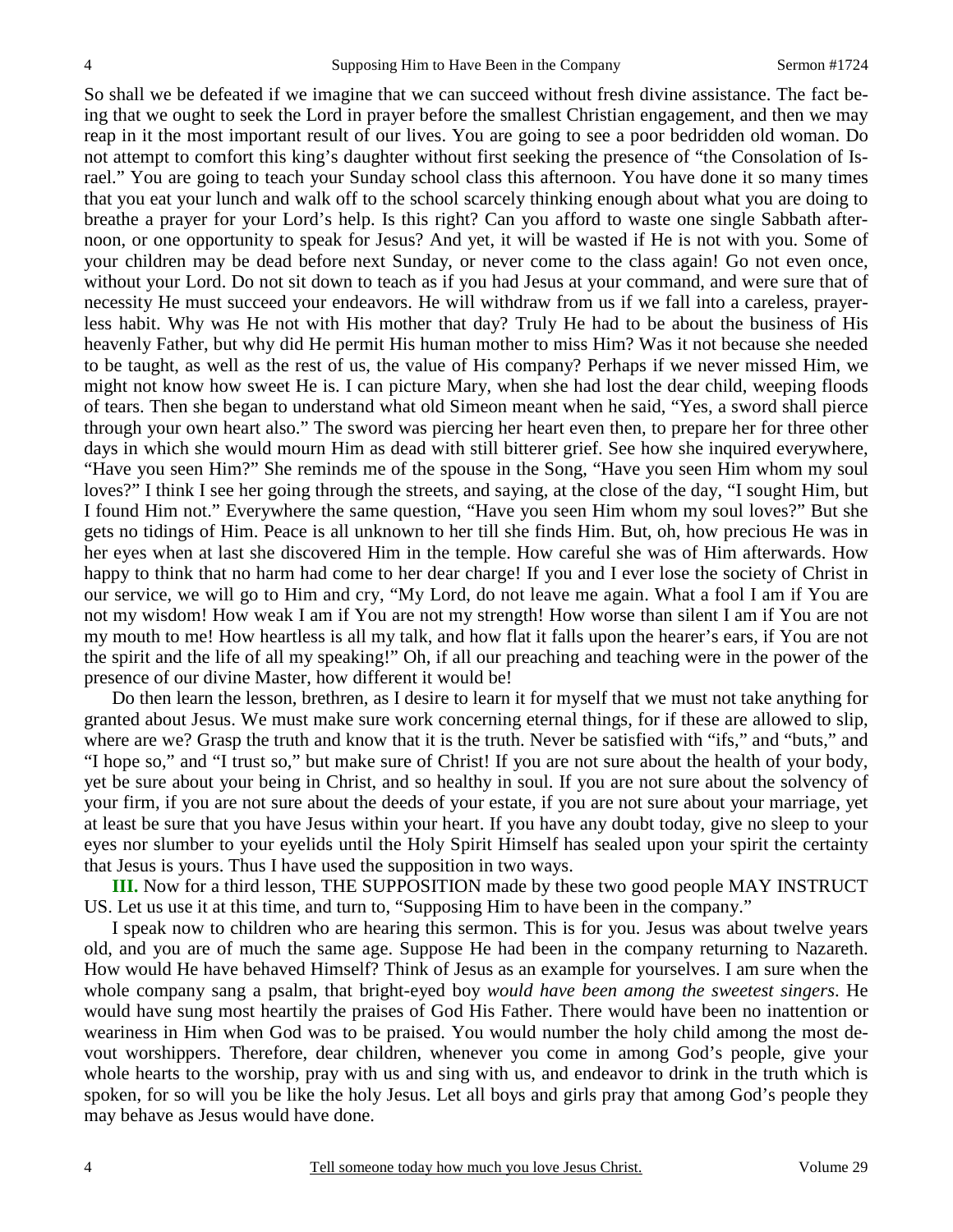I feel persuaded that Jesus would have been found in that company *listening to those who talked of holy things.* Especially would He have been eager to hear explanations of what He had seen in the temple. When the conversation turned upon the Paschal lamb, how that dear child, who was also "the Lamb of God, which takes away the sin of the world," would have listened to it! I think I see His sweet face turned towards those who spoke of the sprinkled blood. He would surely have said, "What do you mean by this ordinance?" He would have been anxious to share with the grown-up people all the solemn thoughts of the day. So whenever you come up to the house of God, try and learn all that you can from all the teaching of God's Word. Seek good company, and learn by it. Have a deaf ear to those who speak wickedly, but always be ready to listen to everything about your God, your Savior, your faith, and the heaven where you hope to dwell.

 I feel sure, also, that if He had been in the company going home, *He would have been the most obliging, helpful, pleasing child* in all the company. If anybody had needed to have a burden carried, this boy of twelve would have been the first to offer, as far as His strength allowed. If any kindly deed could be done, He would be first in doing it. He grew in favor both with God and men because He laid Himself out to be everybody's servant. Mary's Son won the love of all around, for He was so unselfish, kind, gentle, and willing. He did all that He could to make others happy, and blessed are those boys and girls who learn this lesson well. Oh, children, you will be happy yourselves if you live to make others happy! Act thus to your parents, brothers and sisters, friends and schoolfellows, and you will in this be like Jesus.

 I am sure, also, that Jesus would not have done in that company as too many boys are apt to do. *He would not have been mischievous, noisy, annoying and disobedient,* but He would have been a comfort and delight to all about Him. No doubt but He would have been the liveliest and most cheerful boy in the whole company, but yet He would not have been rough, coarse, willful, or cruel. There would have been no quarreling where He was. His very presence would have bred peace among all the children that were with Him. I should like you to think over all that Jesus would have done and would not have done. And then I should be glad to see you acting as He did. Take this little word home with you, dear children—ask yourselves often, *"What would Jesus do?"* For what Jesus would have done is the best rule for you.

 And now to you elder folks, "supposing Him to have been in the company," and you had been in the company, I will warrant there is not one father or mother but what *would have been willing to care for Him.* Every matron here says, "I would have taken Him under my wing." You say that honestly, do you not? You mean it, I am sure. Well, you have an opportunity of proving that you are sincere, for Jesus is still in our company. You can find Him in the form of the poor. If you would have watched over *Him*, relieve their needs, do it to the least of these, and you have done it unto Him. You can find Jesus in the form of the sick, visit them. I wish more of God's people would addict themselves to calling upon the sick, visiting them in their loneliness and cheering them in their needs. As you say you would have taken care of Jesus, prove it at once by remembering His Words, "I was sick, and you visited Me." If you would have taken care of Jesus, you can show it by caring for the young, for every young child comes to us under the guardian care of Him who said, "Suffer the little children to come unto Me, and forbid them not." You that spend your leisure in seeking to bless the young are proving that, if you had been in that company, you would have taken care of the child, Jesus. Above all, consider the orphans, for had He been in that company, He would have been practically an orphan, for He would have lost for a while both father and mother. Many among you have such fond maternal hearts that you would have said, "I must look after that bright, beautiful boy who is now without parents. Evidently He has lost them. Come here child, come here!" You would have felt a joy to have kissed Him, and folded Him to your bosom. Prove it by looking after orphan children wherever they are, and let each represent to you the Jesus of that day as He would have been had His parents' supposition been correct. Let us see that the love you feel to Jesus when you read your Bibles is not mere emotion or sentiment, but that practical principle lies at the back of it, and this day affects your life and conduct. So far have we gone, and I hope not altogether without profit. May the Spirit of God help us yet further.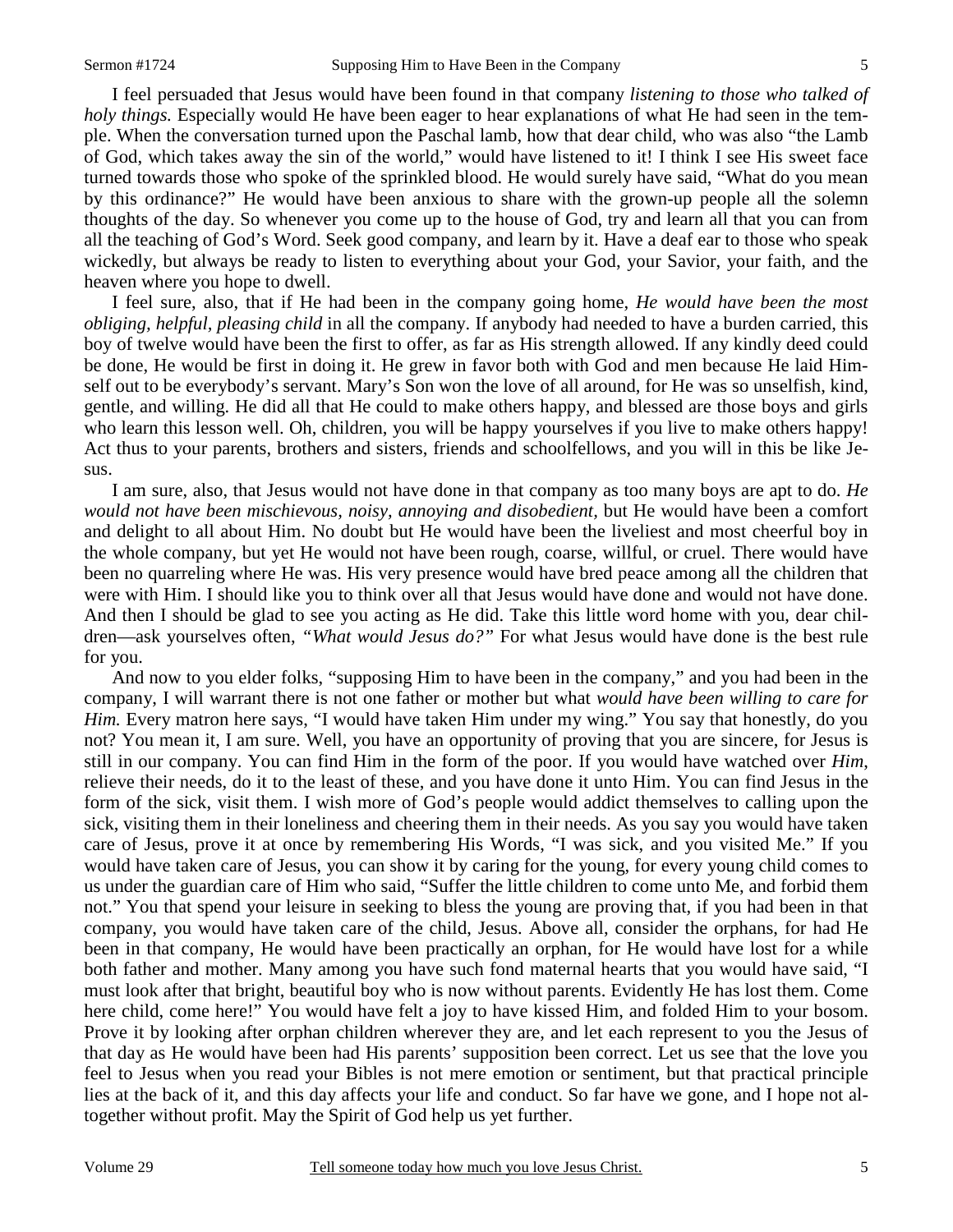**IV.** But now I change the line of our thought altogether for a little while. Forget the child Jesus now, and let me use the words concerning Jesus in the fullness of His power. SUPPOSING HIM TO BE IN OUR COMPANY IN ALL HIS GRACIOUS INFLUENCE, what then? Then, brethren, first, *how happy* will such company be! For with Christ known to be in their company, saints cannot but be glad. You may have seen a picture representing certain of the martyrs sitting together in prison. They are to be burned by-and-by, and they are comforting each other. Now, supposing Him to have been in their company, as I doubt not He was, I could wish to have been there even at the price of sharing their burning wouldn't you? Or look, a few poor people met together in a cottage talking about Jesus, as people seldom do now. Jesus is there, and their hearts are burning within them! How favored they are! If their hearts might otherwise have been sad, yet supposing Him to be in the company, how restful all the mourners become, how light every burden grows, how every aching heart rejoices, for in His presence there is fullness of joy. Get but Christ into your family circle and it is a ring of delight.

 Supposing Jesus to be in the company next *how united* His people will all become! Whenever Christian people fall out, it is because Jesus is not in their company. Whenever there is a lack of love, whenever there is a lack of forbearance, when people fall to fault-finding and quarrelling one with the other, my heart says to me, "Supposing Him to have been in the company, they would not have acted so." They would have looked at *Him,* and straightway have forgiven one another. No, they would hardly have had need to forgive, for they would neither have given nor taken offense, but their hearts would have flowed together in one common stream. The sheep are scattered everywhere upon the hills till the Shepherd comes. But they know His voice, and they gather to His person. Jesus is the center and the source of unity, and when we have Him reigning in His full glory in the midst of the church, divisions and schisms will cease to be.

 "Supposing Him to have been in the company," how *holy* they would all grow. Sin dies as Jesus looks upon it, and men's wayward passions yield to His sweet sway. How *devout* would all hearts be, "supposing Him to be in the company!" What prayer there is, and what praise! There is no hurrying over morning devotion, no falling asleep at the bedside at night when Jesus is in our company. Then our heart is praying all day long, and we delight to pray together for His coming and His kingdom.

 How *teachable* we are, too, when Jesus is in the company, opening the Scriptures and opening our hearts, and what sweet *communion* we enjoy. How souls go out to His soul, and hearts to His heart, and how we are knit together in the one Christ! How happy, how united, how holy is the company supposing Jesus to be in it.

 When Jesus is in the company how *lively* they all are. Why, in these warm mornings some seem half inclined to fall asleep, even in the house of prayer—"The spirit truly is willing, but the flesh is weak." But when Jesus is in the company, the spirit triumphs over the flesh, and we feel full of life, and power, and energy in the divine service. When our hearts burn within us because of His words our bodies cannot freeze. When the soul is quickened by His presence, then the whole man is awakened. As when the sun rises, his light wakes thousands of sleepers, though no voice is heard, so the smiles of Jesus awaken a sleeping church, and stir it to zeal and energy.

 If Jesus is in the company, how *earnest* we grow! How zealous for His glory! How intent to win souls! I am afraid it is because Jesus is not in the company that we allow many sinners to go by us without a warning, and we neglect fine opportunities for serving our Lord. You have heard of holy Mr. Payson, the American divine, a man who walked with God in his ministry. He was out one day with a brother minister who had to make a call at a lady's house, and Payson went in with him. The lady pressed them both to stay to tea. She was not a Christian woman, and Payson had other business, and therefore he declined. But as she pressed him very earnestly he sat down, and invoked the divine blessing which he did in terms so sweet and full of holy anointing that he impressed everybody. The lady waited upon him with great attention, and when he rose up to go, he said to her, "Madam, I thank you much for your great kindness to me, but how do you treat my Master?" A work of grace was worked in that lady by the question. She was brought to Jesus, she opened her house for preaching, and a revival followed. Now, if Jesus had not been with Payson, what had become of that woman? I fear that we go in and out among dying men and women, and we let them perish—yes, we let them be damned without an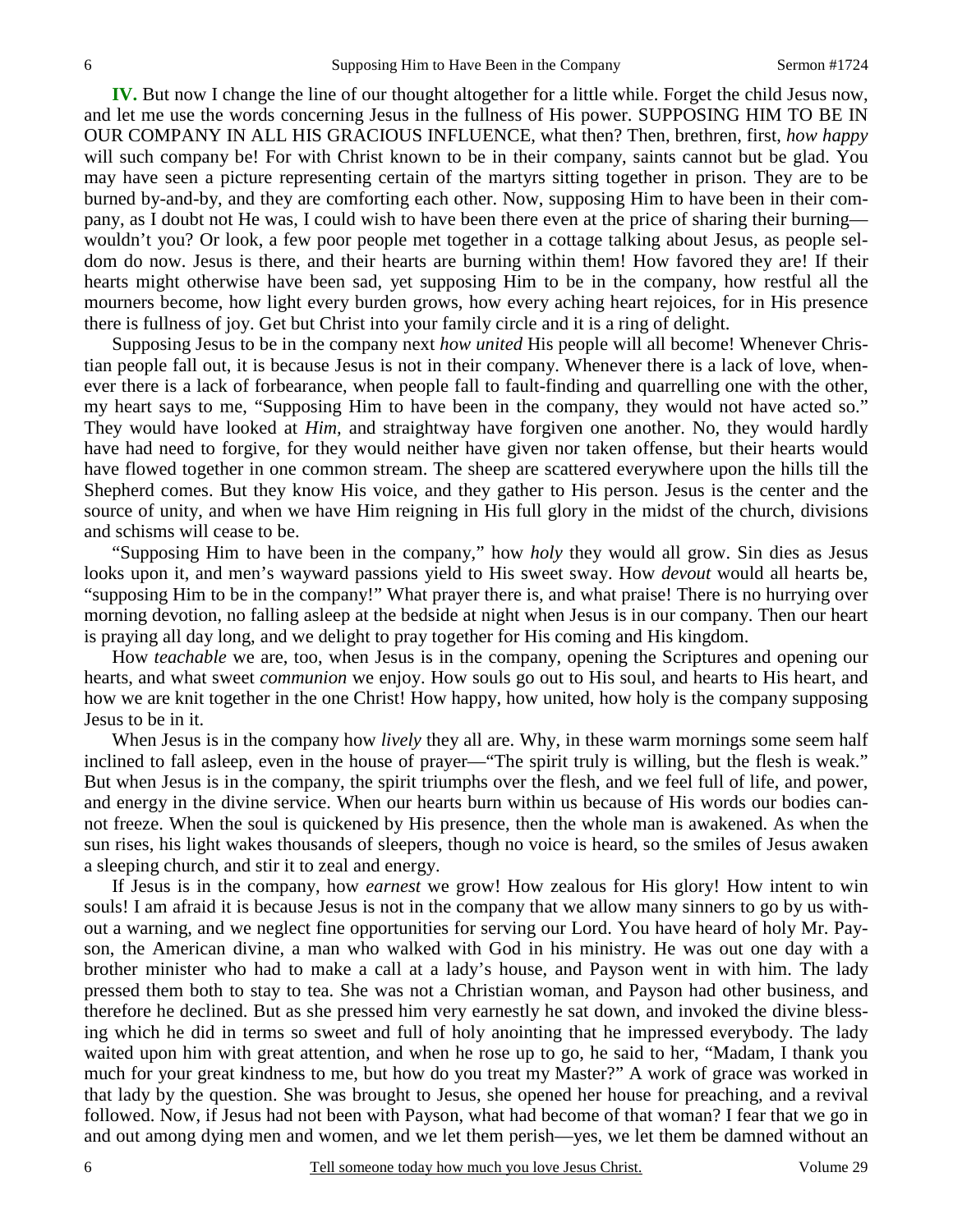effort for their salvation, and all because we have not obeyed the voice which speaks to us as it did to Abraham, "I am God Almighty, walk before Me and be you perfect." We shall never be perfected as the servants of God except we walk in His conscious presence. But if we walk before Him, and He is with us, then shall we be earnest in the winning of souls.

 I am sure dear friends, that if Jesus is in the company, then we shall be *confident*, and all doubts will vanish. How firmly shall we believe because we are living in fellowship with "the Truth"! How *safely* we shall be guarded against temptation, even as the sheep are safe from the wolf when the shepherd is near! What blessed, heavenly lives shall we lead! Surely it will be a small change for us to rise from earth to heaven if Jesus is always in the company, in the family, and in the business, in our labors, and recreations, in our joys and sorrows.

**V.** Lastly, I want to dwell, for just a minute, by way of touching the conscience, upon the reflection that JESUS HAS BEEN IN THE COMPANY, whether we have seen Him or not. I want you to look back upon what He has seen in your company, supposing Him to have been there, when you were disputing the other night. Yes, a point of doctrine had come up, and you differed over it. Did you not wax very warm, my brother, even so as to grow red in the face? Did you not go away from that friend with whom you disputed almost hating him? You know you did. Supposing Jesus to have been in the company, He did not smile on that dispute. He was there, and He was grieved at the way in which you remembered His doctrine but forgot His spirit. Had you perceived His presence, you would have put your argument much more sweetly, and you would have spoken, not for the sake of beating your friend in argument, but for the sake of instructing him and glorifying your Lord. You know that you did not yield a point you ought to have yielded. You knew you were wrong at the time, but your friend pushed you hard, and you said to yourself, "I will not give way though I see that he is right." Although I suppose that we shall differ about many points till the Lord comes, yet when differences arise, they will present fair opportunities for holy charity and mutual edification, and these will gladly be seized if Jesus is in the company. When next we argue, let each one say, "Jesus is in this company, therefore, while we speak up for what we believe to be true, let us do it in a loving spirit.'' Our arguments will not lose force by being steeped in love. Truth is never stronger than when it walks with charity.

 Then, again, it may be that some little time ago certain of you were acting in such a way that no common observer could have seen any difference between you and worldlings. You were out in business, dealing with one who was trying to do his best for himself, and you were trying to do your best for yourselves. Do I blame you? Not for being prudent and circumspect, but I hope you will blame yourselves for going far beyond this. You did nothing which I may style dishonest—but did you not sail dreadfully near the wind? You stated something which I must not call a lie, but still it was not true as you meant it to be understood, was it? Businessmen too often aim at getting undue advantage of each other. It is "diamond cuts diamond," and rather worse at times. If Christian men, in all their dealings, would suppose Jesus to be in the company, how it would change their manners. Think of Jesus on this side of the counter along with you who sell, and on that side of the counter along with you who buy. You both need His presence, for the buyer is generally quite as intent upon cheating as the seller. He wants the goods for less than they are worth, and the seller therefore baits the hook for him. Trade is growing rotten right through, but the blame is not all on one side. When persons must have goods far below the price for which they can be produced, they must not marvel if they find that they are sold an inferior article which looks well enough, but turns out to be worthless. Oh, that you Christian people would always suppose Jesus to be in your company. I can hardly imagine Judas cheating John with Jesus looking on, nor Philip trading hardly with the lad who had the barley loaves. Should not our dealings among the sons of men be such as Jesus can approve? He is our Master and Lord, let us imitate Him, and do nothing that we shall be ashamed for Him to look upon.

 Do not accuse me of being personal this morning, for if you do, I will plead guilty. If the cap fits, you wear it. The other day you were in company, and certain persons were talking profanely, or was it skepticism which they vented? And you, as Christ's disciple, heard them, and what did you do? Did you bear witness for the truth? They made a joke—it was not very clean, but you laughed! Did you not? But, alas, you said nothing for your Lord! Yet He was in the company, seeing all! You had several opportuni